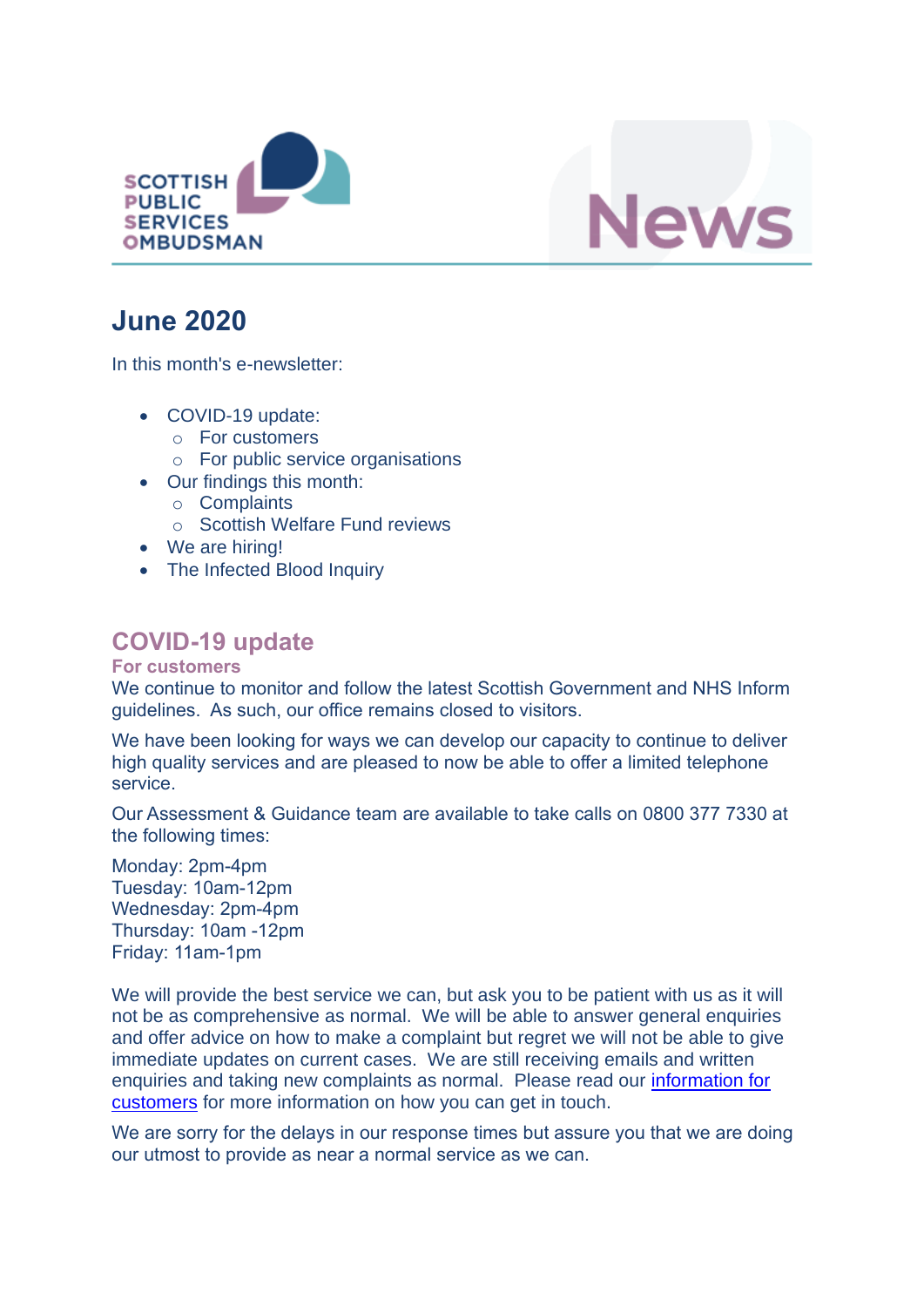Our Scottish Welfare Fund (SWF) team is providing an essential service to people in need and hardship and is available by phone as normal on Freephone 0800 014 7299.

#### **For public service organisations**

We appreciate that public services are under huge pressure as they continue to respond to COVID-19 and ensure the delivery of essential services. This is likely to impact on organisations' ability to continue to deliver services to their normal standards, including complaints handling. While we recognise and appreciate this, we would respectfully remind organisations that it is a legislative requirement (under the SPSO Act 2002 (as amended)) for public bodies to adopt and comply with the SPSO Model Complaints Handling Procedure. They must, therefore, ensure customers have access to complaints procedures during this time.

We are mindful of the challenges faced. We face many of them ourselves and recognise the need to make hard decisions about how to target scarce resources. That is why we have already written to public bodies, and put guidance [on our](https://www.spso.org.uk/covid-19-update-for-public-service-organisations)  [website](https://www.spso.org.uk/covid-19-update-for-public-service-organisations) explaining that the Model Complaints Handling Procedure allows for timescales to be extended where appropriate. This extension should be used by organisations where applicable, and to help public bodies cope with constrained resources. If you need to extend timescales on some complaints, please ensure customers are kept informed and updated. Don't forget to also keep your website up to date in relation to complaints handling.

If you are experiencing particular difficulties or issues please contact us on [CSA@spso.gov.scot.](mailto:CSA@spso.gov.scot)

We have published resources to answer common questions and provide suggestions on how to manage complaints in the current situation:

- [Guide for public service organisations](https://www.spso.org.uk/sites/spso/files/csa/COVID19%20complaint%20handling%20guidance%20for%20organisations.pdf) complaints handling advice during COVID-19
- [Guide for MSPs and Councillors](https://www.spso.org.uk/sites/spso/files/csa/200403%20COVID19%20guide%20for%20MSPs%20and%20councillors.pdf) supporting constituents who have concerns or complaints about public services during COVID-19

We continue to update information on our website for both [customers](https://www.spso.org.uk/covid-19-update-for-customers) and [organisations](https://www.spso.org.uk/covid-19-update-for-public-service-organisations) as we monitor the ongoing COVID-19 situation.

### **Our findings**

**Complaints**

- This month we:
	- published 103 decision reports available [here](https://www.spso.org.uk/our-findings)
	- upheld 54 complaints in full or part
	- made 172 recommendations for learning and improvement.

#### *Learning points*

This month we are publishing a number of cases that relate to child protection procedures. In the cases highlighted below, we found that the authority involved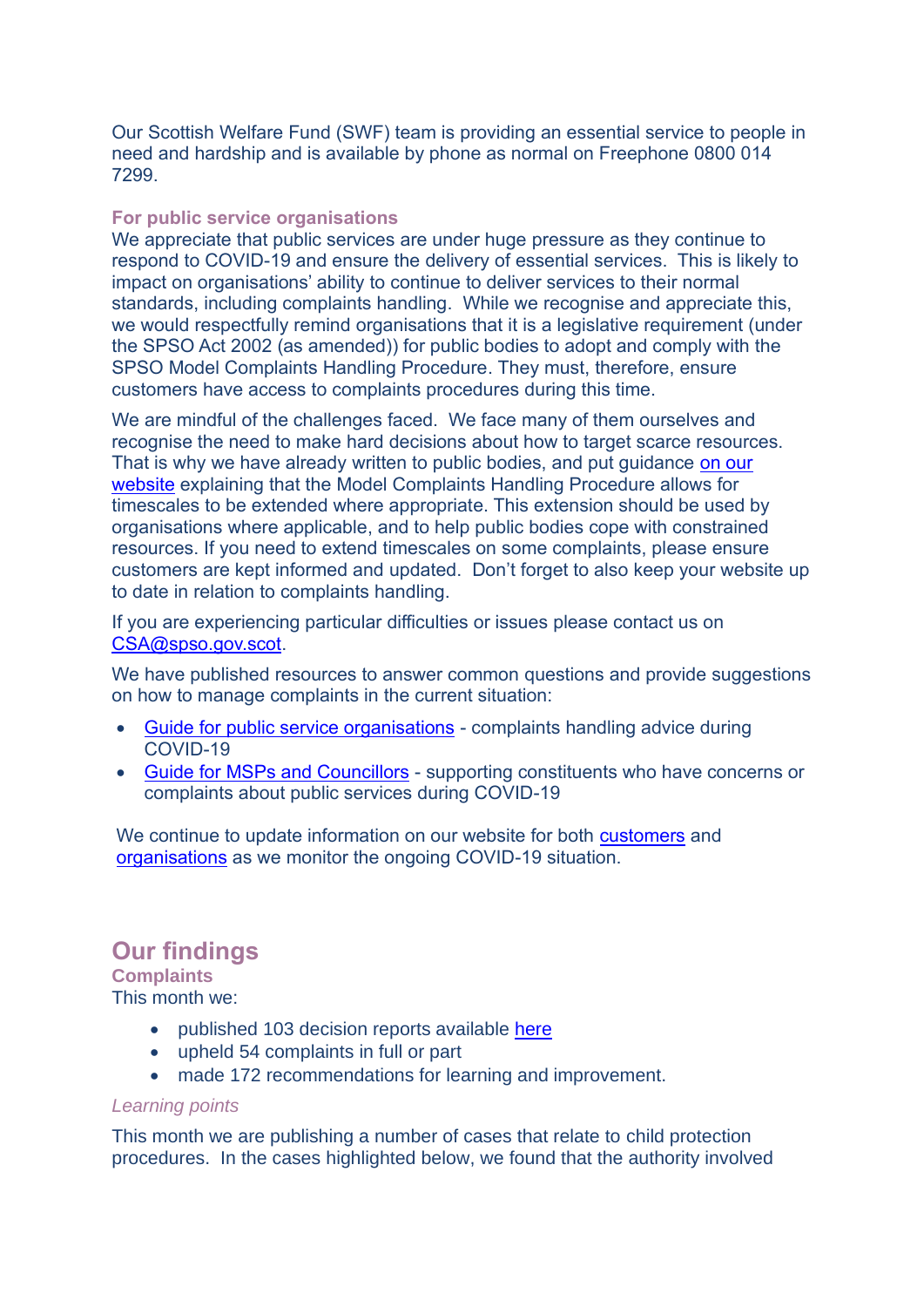followed their legal duty in relation to protecting a child's wellbeing and appropriately instigated their procedures following reports of concern.

We upheld the complaints in areas relating to communication and record-keeping and have highlighted the importance of these points as part of the responsibilities under the National Guidance for Child Protection in Scotland:

- [201803965](https://www.spso.org.uk/decision-reports/2020/june/decision-report-201803965-201803965) we found that the board had failed to either communicate the decision to instigate child protection procedures to the complainant or to record the reason why they did not do so. We asked the board to apologise for this failing and ensure that when these procedures are instigated, the family involved is informed or the reason for the decision not to do so is clearly recorded.
- [201900179](https://www.spso.org.uk/decision-reports/2020/june/decision-report-201900179-201900179) we found that the local authority failed to document why a police report was requested and to ensure that the request was confined to information relevant to the alleged incident. We asked the local authority to apologise and ensure it is recorded on file why child protection concerns have been raised and reasons for seeking information from the police.

#### *Gender neutral decision summaries*

In October last year, we announced we would be changing the format of our decision letters. Both parties now receive identical anonymised 'decision notices' with an appropriate covering letter. By not being able to identify individuals from the decision itself, this contributes to a 'privacy by design' approach. Following on from this, we are now starting to publish 'gender neutral' summaries, removing both genderspecific pronouns and titles as far as possible. By taking this step, we aim to protect the privacy of all individuals involved in complaints further while ensuring we continue to share learning and inform improvement through our published decisions.

#### **Scottish Welfare Fund reviews**

#### *Statistics*

During May we:

- responded to 88 enquiries
- made 58 decisions:
	- o 12 community care grants
	- o 46 crisis grants
- changed the council's decision on eight (67%) community care grants and 14 (30%) crisis grants
- signposted an additional 66 applicants to alternative sources of assistance, which in most cases was their local council.

#### *Case studies*

Recently we have received a number of applications where it has been necessary to assess whether the council has taken account of the full circumstances of the application, including the impact of COVID-19 and the advice from the Scottish Government to suspend sections 7.21 to 7.23 of the statutory guidance (which we mentioned in last month's newsletter, further information is available [here\)](https://www.spso.org.uk/covid-19-update-for-public-service-organisations). Related case studies can be found in the searchable directory [on our website](https://www.spso.org.uk/scottishwelfarefund/case-summaries) under the subject *Exceptional circumstances for crisis grants.*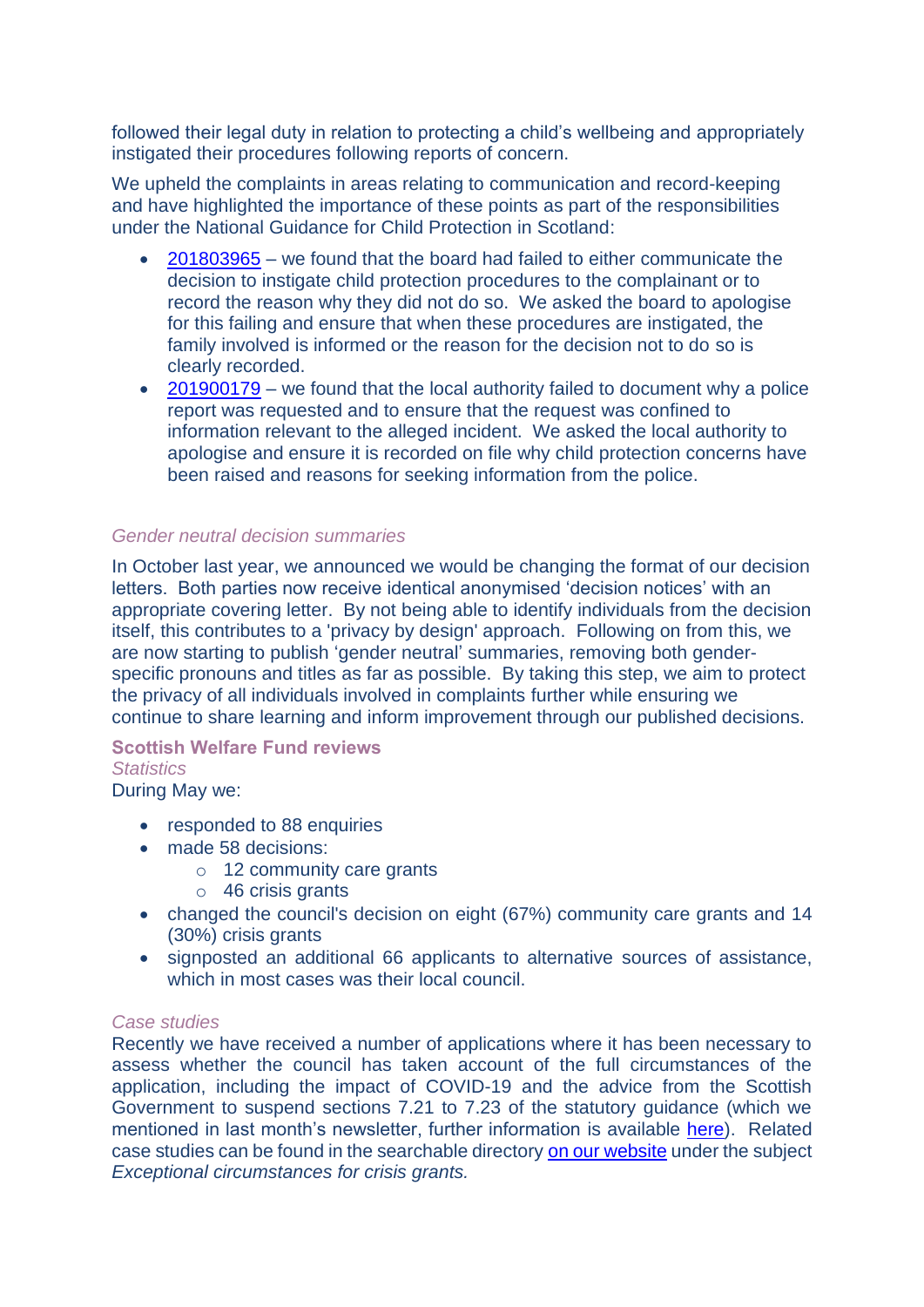### **We are hiring!**

We are currently recruiting for **four** Complaints Reviewers. There are two permanent and two fixed term (1 year) positions available.

Our Complaints Reviewers play a key role in our work, analysing and resolving complaints across a wide range of sectors including councils, NHS, housing associations, most water and sewerage providers, the Scottish Government and its agencies and departments, colleges and universities, prisons, and most Scottish public bodies.

[Click here for further details and how to apply](https://www.spso.org.uk/vacancy-complaints-reviewer-x-4) 

Please note that these vacancies close shortly, at **10am on 19 June 2020**. If you are interested in keeping up to date with our latest news and vacancies in the future, please follow our [Twitter account](https://twitter.com/SPSO_Ombudsman) where we post regular updates.

### **The Infected Blood Inquiry**

The Infected Blood Inquiry was set up to examine:

- why men, women and children in the UK were given infected blood and/or infected blood products; the impact on their families;
- how the authorities (including government) responded:
- the nature of any support provided following infection; and
- questions of consent; and whether there was a cover-up.

The Inquiry has been in contact with SPSO and we have agreed to share some information relevant to their work. The Inquiry is keen to hear from anyone who may hold evidence or have experience relevant to their work.

More details can be found on their website: [www.infectedbloodinquiry.org.uk](http://www.infectedbloodinquiry.org.uk/)

Tel: 0808 169 1377

Email: [contact@infectedbloodinquiry.org.uk](mailto:contact@infectedbloodinquiry.org.uk)

For further information contact: